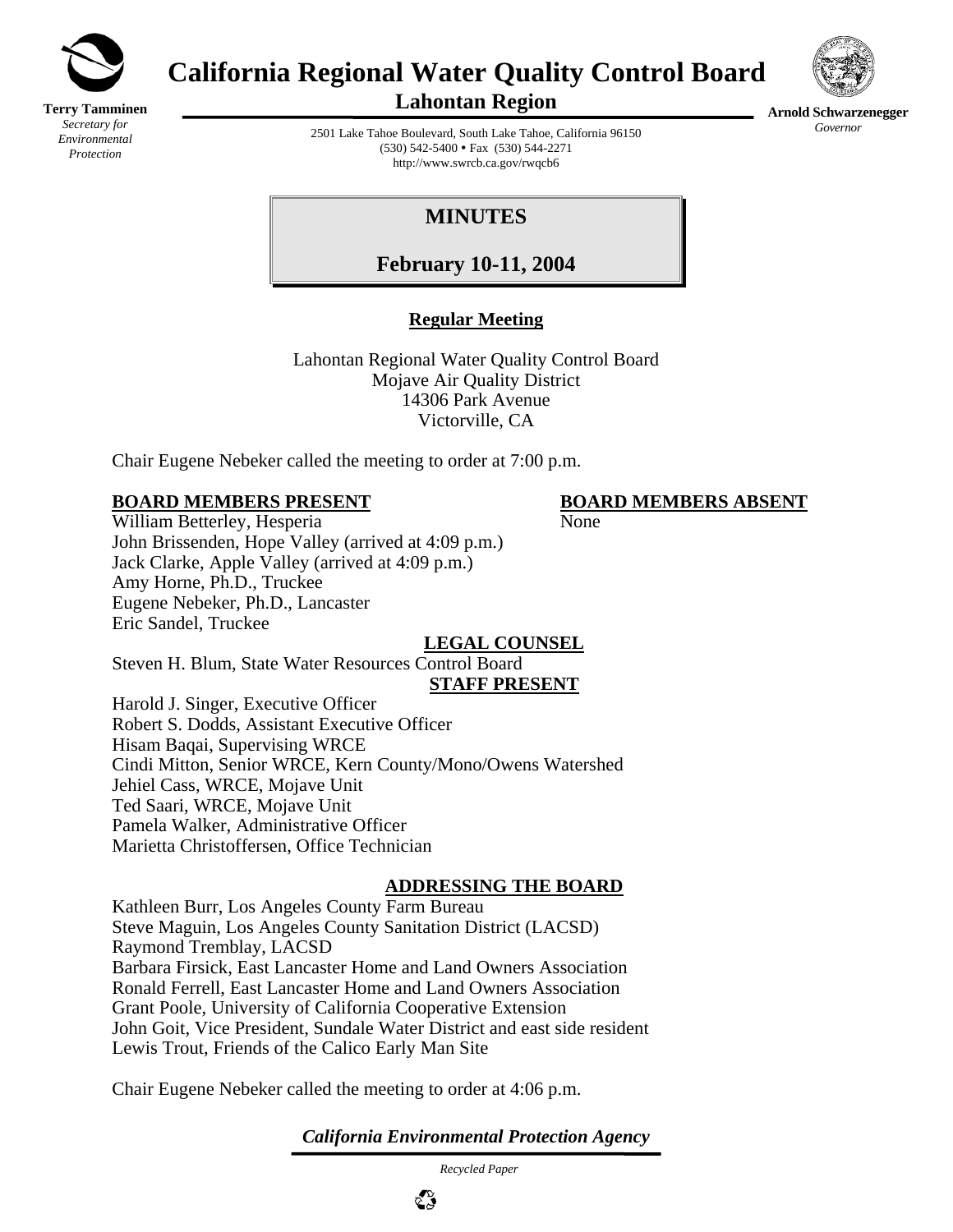#### **1. Executive Officer's Report**

The Board did not have a quorum (no Board action was required) when this informational item began.

Mr. Singer highlighted the following items from the December written report: Item No. 1 – Martis Valley Residential Construction Best Management Practices Workshop

A workshop about golf course regulation in sensitive areas will be conducted at the next meeting held in the north.

Item No. 2 – Caltrans' October 1, 2003 Discharge Event from the I-80 Rehabilitation Boca/Floriston Project

Item No. 3 – Caltrans' August 26, 2003 Discharge Event from the I-80 Trout Creek Bridge Replacement Project

Lack of coordination between the contractor and Caltrans resulted in turbidity to the river. One ACL has been issued the second has been drafted. These items should be on next month's agenda if they are contested.

Item No. 5 – Mojave Water Agency Water Banking Demonstration Project, San Bernardino County

Regional Board staff is working closely with MWA to determine the long-term re-charge impacts.

The following items from the January – February written report were discussed: Item No. 1 – Study of Declining Amphibian Populations and Pesticide Drift: Prop. 13 Grant to Sierra Nevada Alliance

This is a demonstration of a good relationship between the Regional Board staff and local non-profit organizations.

Item No. 2 - Colorado Hill Mining District CERCLA Action by U.S. Forest Service – Remediation Measures Selected, Memorandum of Understanding (MOU) Signed, Alpine County

MOU is similar to DoD facilities. USFS owns the land and is taking the lead both in investigation and cleanup of historic mining problems. Remediation is proposed and funding for design work is available.

Item No. 3 – Meyers Beacon Gas Station, El Dorado County

The residual MTBE in the groundwater is below the drinking water standard but it is not at South Tahoe PUD's standard of non-detect. Prior to closing the site, which is immediately up gradient to two STPUD water supply wells, we will meet with District staff. This item may come before the Board.

Item No. 6 – Lake Tahoe Fertilizer Management Workshop

The Regional Board is working closely with TRPA and various stakeholders on fertilizer use in the Lake Tahoe Basin and its effect on the lake.

Item No. 9 – Molycorp Cleanup and Abatement Order Compliance Status Update The Regional Director of BLM in Riverside stated that the Right-of-Way permit would be signed this week. Molycorp has submitted a Right-of-Way application to the National Park Service for additional wells. Draft WDRs for closure of P-16 have elicited comments on the nature of the cover material.

Dr. Nebeker had questions on Items No 7 and 8.

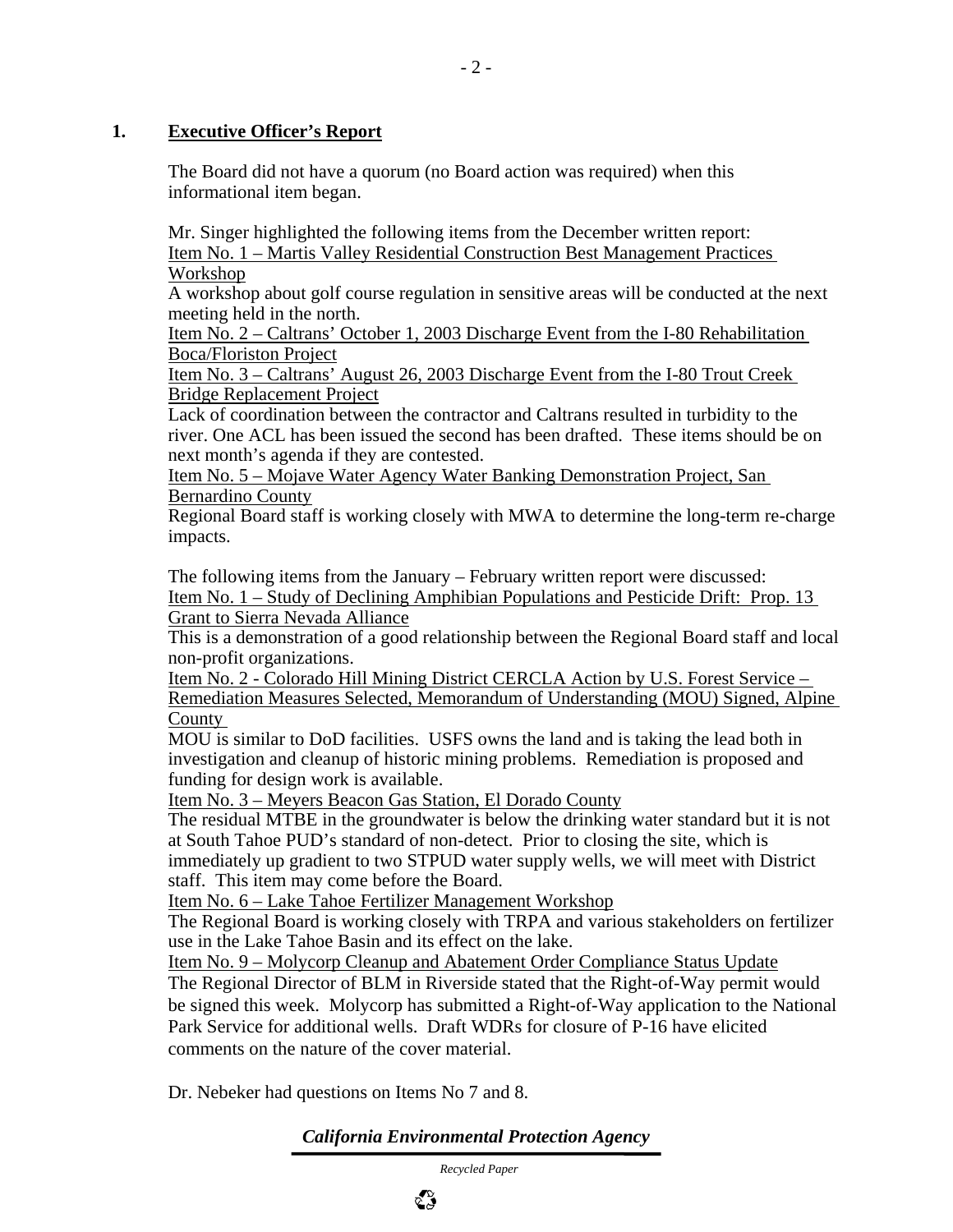Dr. Horne had questions on Item No. 5.

Other items discussed:

Region 6 Timber Waiver - The State Board approved the Region 6 Timber Waiver over the objections of the timber industry with one change. Herbicide application was removed from the definition of timber harvest activity. However, that does not mean the application of pesticide cannot be regulated. Some timber harvest plans were submitted to CDF but no waiver information was submitted to the Regional Board. Board staff plans to notify the operators of the waiver requirements.

Truckee River TMDL - Stakeholders asked what the basis for the 303d listing was. The listing occurred many years ago at a time when no criteria for listing existed. Current draft criteria do not support the listing. Development of the TMDL has been put on hold. Federal EPA requires affirmative data confirming that the water body no longer deserves to be listed. While we do not have the data that supports listing, we also may not have the data that supports delisting. Bioassessment data collection is being proposed to either provide a basis for an impairment listing or to support delisting.

PG&E/Hinkley – There was a release of chromium from the cooling towers that discharged to an unlined pond, resulting in significant hexavalant chromium groundwater contamination in the Hinkley area. Using unlined ponds ceased before the Regional Board began regulating the site.

Remediation started in the 1990's and involved two land treatment units where contaminated groundwater was pumped up and sprayed on crops for irrigation purposes. Conditions were such that Chromium 6 was converted to the more stable, less mobile, and less toxic Chromium 3. After the systems were in operation for some time, concerns were raised over air emissions and the possible public health implication to those who lived or traveled near the land treatment units. The Air Resources Board took samples, however the results were inconclusive. To avoid potential problems, the Regional Board required PG&E to abate any discharge of Chromium to the air. This resulted in the remediation program shutting down three years ago.

In the meantime, the plume has continued to move. The end of the plume is now under a dairy recently purchased by PG&E. The interim plan is to put extraction wells in the dairy area to retard movement of the plume. Groundwater will be pumped and used for sub-surface drip irrigation. PG&E plans to have the system in operation by mid-May. As the lead agency, Regional Board staff is preparing a Negative Declaration for the project.

A staff public meeting in Hinkley would provide information on the current situation before the item is brought to the Regional Board.

Eagle Lake/Spalding Tract

The District is finalizing CEQA documents and has lined up grants to fund a significant portion of the proposed collection and treatment system. A small community grant from the State Board has been delayed for six to twelve months while criteria is developed, and as a result, a HUD grant is in jeopardy. The State Board's Executive Director, who has worked for HUD, will contact them and ask that they work with the State Board to avoid loss of the grant. The District contacted their local Assemblyman who is putting pressure on the State Board to move the process forward so that funding is not lost.

ಭಿ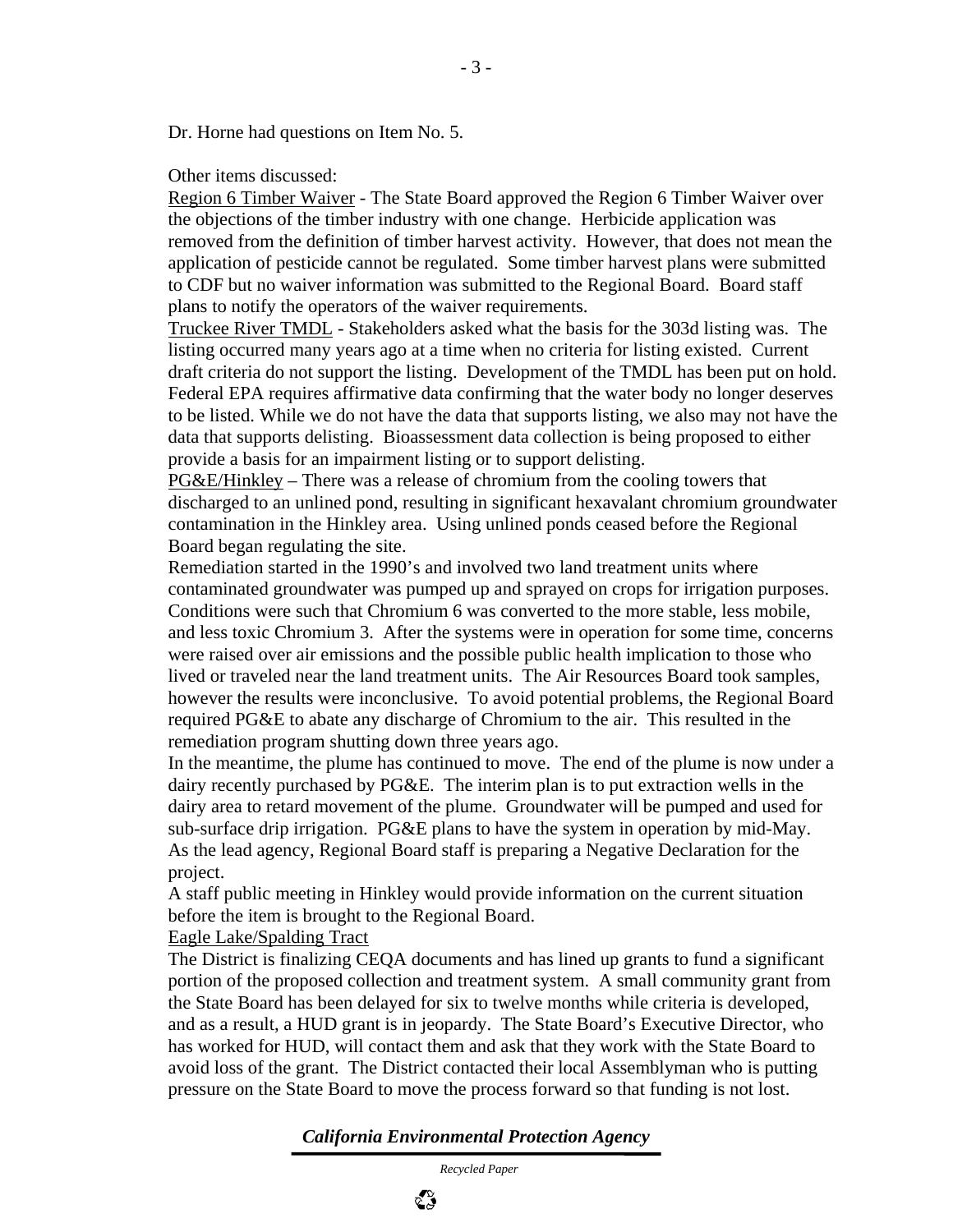Modoc County – Modoc County sent State Board a letter concerning their landfill fees, which have tripled. Regional Board staff is checking the classifications, and determining whether these landfills pose a threat to water quality.

Newsletter/Tahoe TMDL – The newsletter is available on the Region 6 website. It focuses on the possibility of air deposition being a significant contributing factor to the declining clarity of Lake Tahoe.

Robert Dodds answered Jack Clarke's question about the progress of the MOU between the Mojave Water Agency, Lahontan Regional Water Quality Control Board, and the High Desert Power Project LLC.

The afternoon session of the Board meeting adjourned at 4:55 p.m.

#### **Regular Meeting, Continued 7:00 p.m., February 10, 2004**

Chair Eugene Nebeker called the meeting to order at 7:00 p.m. Board members present: William Betterley, John Brissenden, Jack Clarke, Amy Horne and Eric Sandel

# **2. PUBLIC FORUM**

No one addressed the Board during the Public Forum.

# **3. MINUTES**

• **Motion:** Moved by Jack Clarke, seconded by Eric Sandel and **carried** to adopt the October minutes as proposed.

John Brissenden abstained from voting on the October minutes, as he was not in attendance at the October Board meeting.

• **Motion:** Moved by John Brissenden, seconded by Jack Clarke and **unanimously carried** to adopt the minutes as proposed.

# **4. ADOPTION OF UNCONTESTED CALENDAR**

• **Motion:** Moved by William Betterley, seconded by Eric Sandel and **unanimously carried** to adopt the Uncontested Calendar as proposed.

# **OTHER BUSINESS**

**5. Resolution Adopting a Mitigated Negative Declaration for Fort Irwin National Training Center (NTC); Wastewater Treatment Facility Tertiary Upgrade and Recycled Water Distribution System**

The Board did not request a staff presentation.

• **Motion:** Moved by William Betterley, seconded by Jack Clarke and **unanimously carried** to adopt the Resolution as proposed.

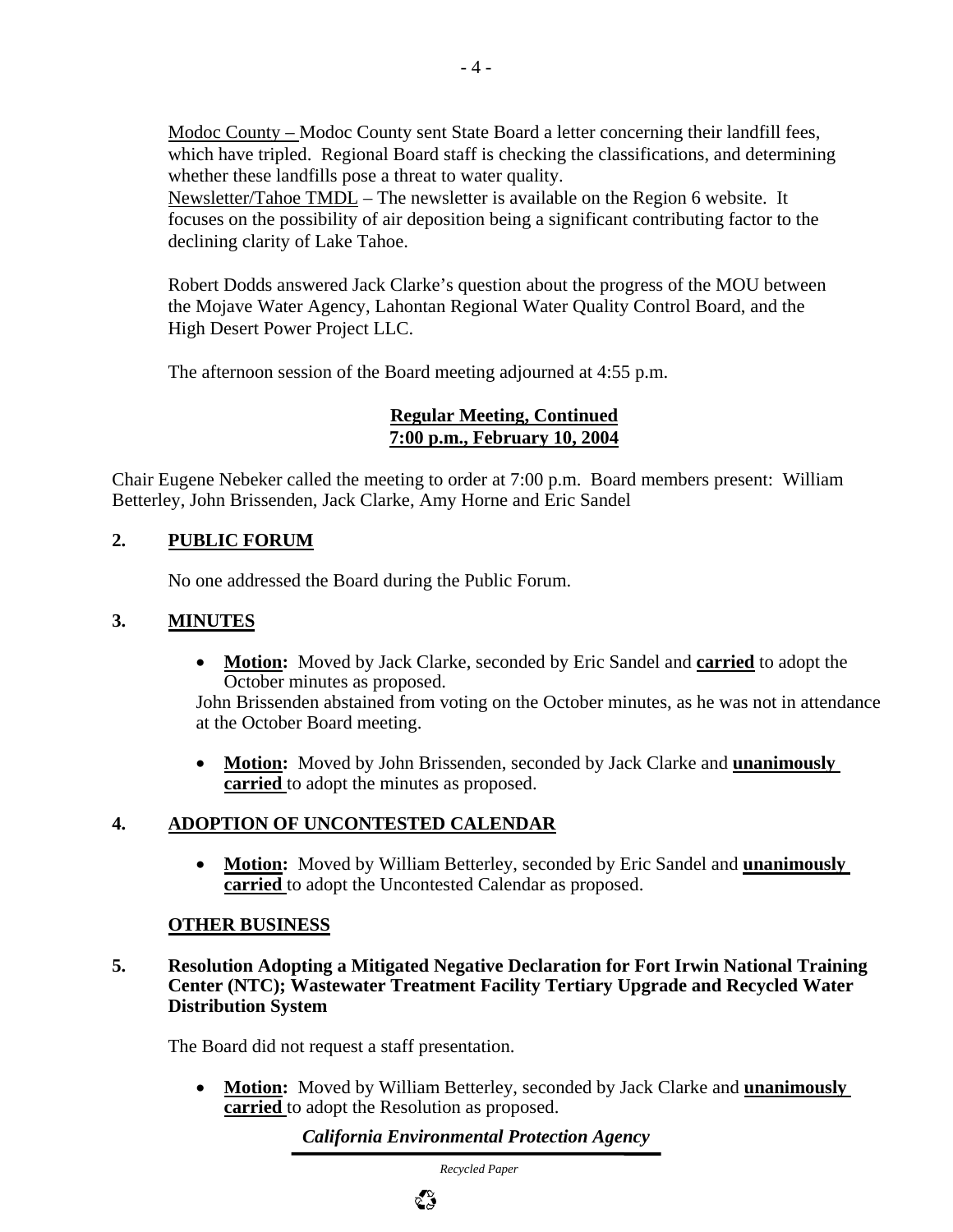#### **REVISED WASTE DISCHARGE REQUIREMENTS**

#### **6. Fort Irwin National Training Center (NTC); Wastewater Treatment Facility**

The Board did not request a staff presentation.

• **Motion:** Moved by William Betterley, seconded by Eric Sandel and **unanimously carried** to adopt the Revised Waste Discharge Requirements as proposed.

#### **OTHER BUSINESS**

**9. Status Report on Los Angeles County Sanitation District No. 20 Palmdale Water Reclamation Plant and the City of Los Angeles World Airports Compliance with Provisions of Cleanup and Abatement Order No. R6V-2003-0056 Addressing Report on Waste Discharges of Nitrate to the Ground Waters of the Antelope Hydrologic Unit** 

Chair Eugene Nebeker excused himself from items 9 and 10 and turned the meeting over to Vice Chair Eric Sandel.

Jehiel Cass, WRCE, made the staff presentation as follows:

- ¾ Discussed the CAO adopted in November 2003
- $\triangleright$  Summarized the January 21, 2004 subcommittee meeting
- $\triangleright$  Provided an overview of the District's new agricultural reuse areas
- $\triangleright$  Concluded with the actions planned over the next few months

Board members expressed their concerns in the following areas:

- $\triangleright$  Expansion of agricultural use of effluent since the District raised the issue that commercial agricultural operations may be responsible for nitrate problems
- $\triangleright$  February 6, 2004 comments on the first quarterly status report submitted by the **District**
- $\triangleright$  Meetings held in Whittier make public participation difficult. (District 14 and 20) Board members will receive personal invitations to attend the next subcommittee meeting.)

Steve Maguin and Raymond Tremblay, LACSD, responded to the concerns raised by Board members.

The Board discussed the possibility of combining the April Board and subcommittee meetings.

Kathleen Burr, Los Angeles County Farm Bureau, commented on the quarterly report. She asked for copies of documents that support statements therein as well as the names, telephone numbers and qualifications of all the consultants who are assisting the District. She questioned the District's continuing efforts to place responsibility for a portion of the contamination problem on the agriculture industry and noted that these funds would be better spent upgrading the Palmdale plant to tertiary treat the water. Ms. Burr also

*California Environmental Protection Agency*

 *Recycled Paper*

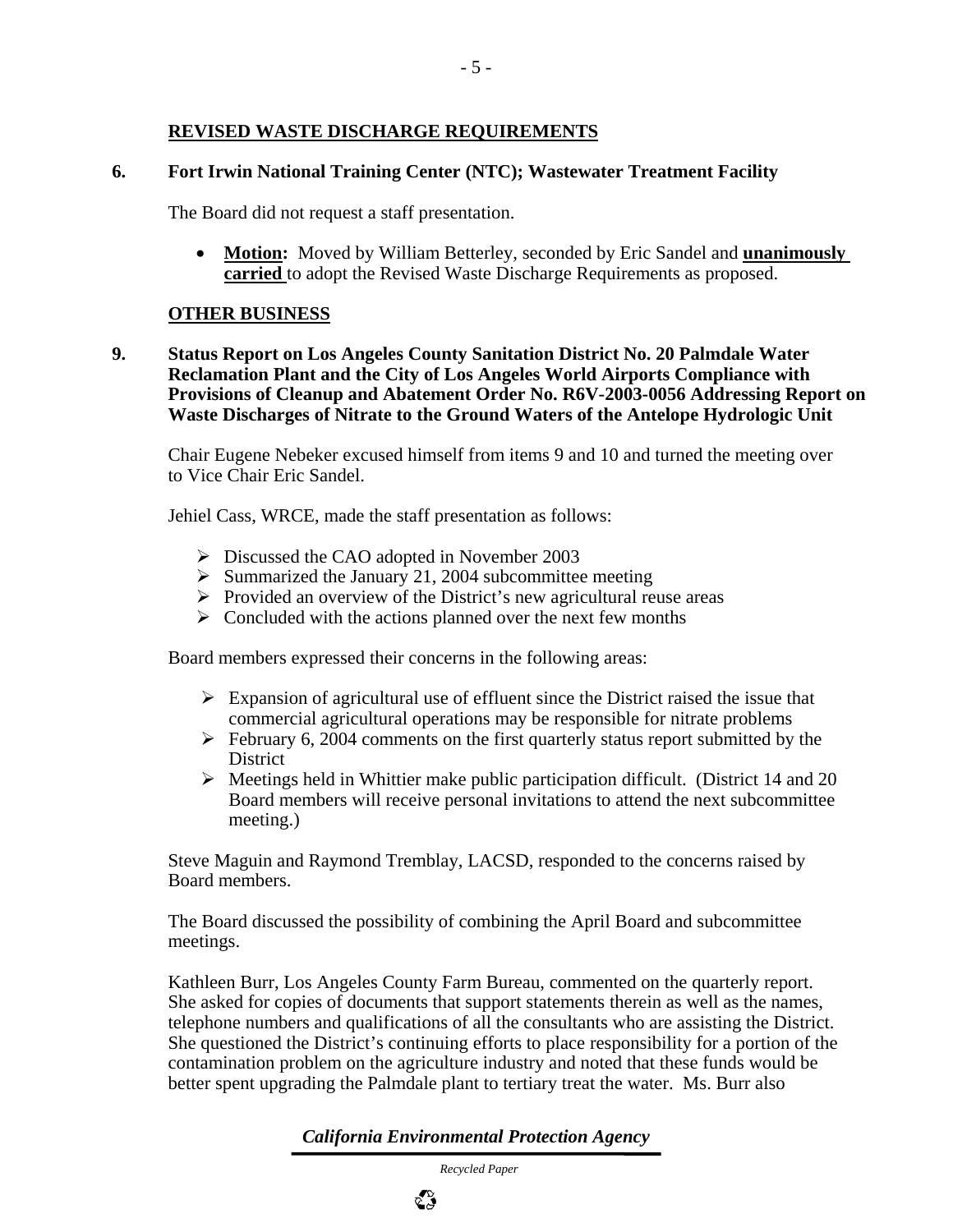questioned when the plant upgrade would be completed and whether land spreading would continue.

Mr. Singer pointed out that reporting deadlines of February 16 and March 30 would contain the District's specific nitrogen reduction treatment proposal. He noted that staff would evaluate the treatment level of the effluent and how it would be disposed of to determine if the beneficial uses of receiving waters (groundwater) would be protected.

Steve Maguin, LACSD, discussed the type of treatment under consideration by the District.

Grant Poole, Farm Advisor, University of California Cooperative Extension, identified himself as one of the District's consultants. He identified the sources used when he provided high desert alfalfa yield data to the District. He also discussed nitrogen consumption rates of alfalfa.

Mr. Poole answered questions from Board members and Mr. Singer.

#### **10. Status Report on Los Angeles County Sanitation District No. 14 Lancaster Water Reclamation Plant Compliance with Schedules contained in Waste Discharge Requirements. Order No. R6V-2002-0053**

Jehiel Cass, WRCE, made the staff presentation and reviewed the time schedules in Board Order R6V-2002-053 as follows:

- $\triangleright$  Evaluation of the implementation of ammonia toxicity requirement by August 25, 2005
- $\triangleright$  Status on eliminating the threatened nuisance condition due to effluent induced overflows to Rosamond Dry Lake by August 25, 2003
- $\triangleright$  Status of completing the required groundwater investigation by January 31, 2005

Mr. Cass noted that as a result of a recent determination by the U.S. Army Corps of Engineers, Amargosa Creek, Piute Ponds and Rosamond Dry Lake (receiving waters), while waters of the state, may not be waters of the U.S. Dr. Unsicker, Staff Environmental Scientist, is assisting staff in reviewing technical reports being submitted by the District to consider revising the beneficial uses for these water bodies and what site specific water quality objectives might apply for the receiving waters and new uses. Staff expects to bring a Basin Plan Amendment to the Board in the fall of 2004.

In conclusion Mr. Cass noted that public concerns remain over expanding agricultural re-use areas and that court litigation may result.

Steve Maguin, LACSD, discussed the groundwater investigation schedule and the ammonia toxicity requirement.

Raymond Tremblay, LACSD, answered questions about the groundwater monitoring wells schedule extension requested by the District.

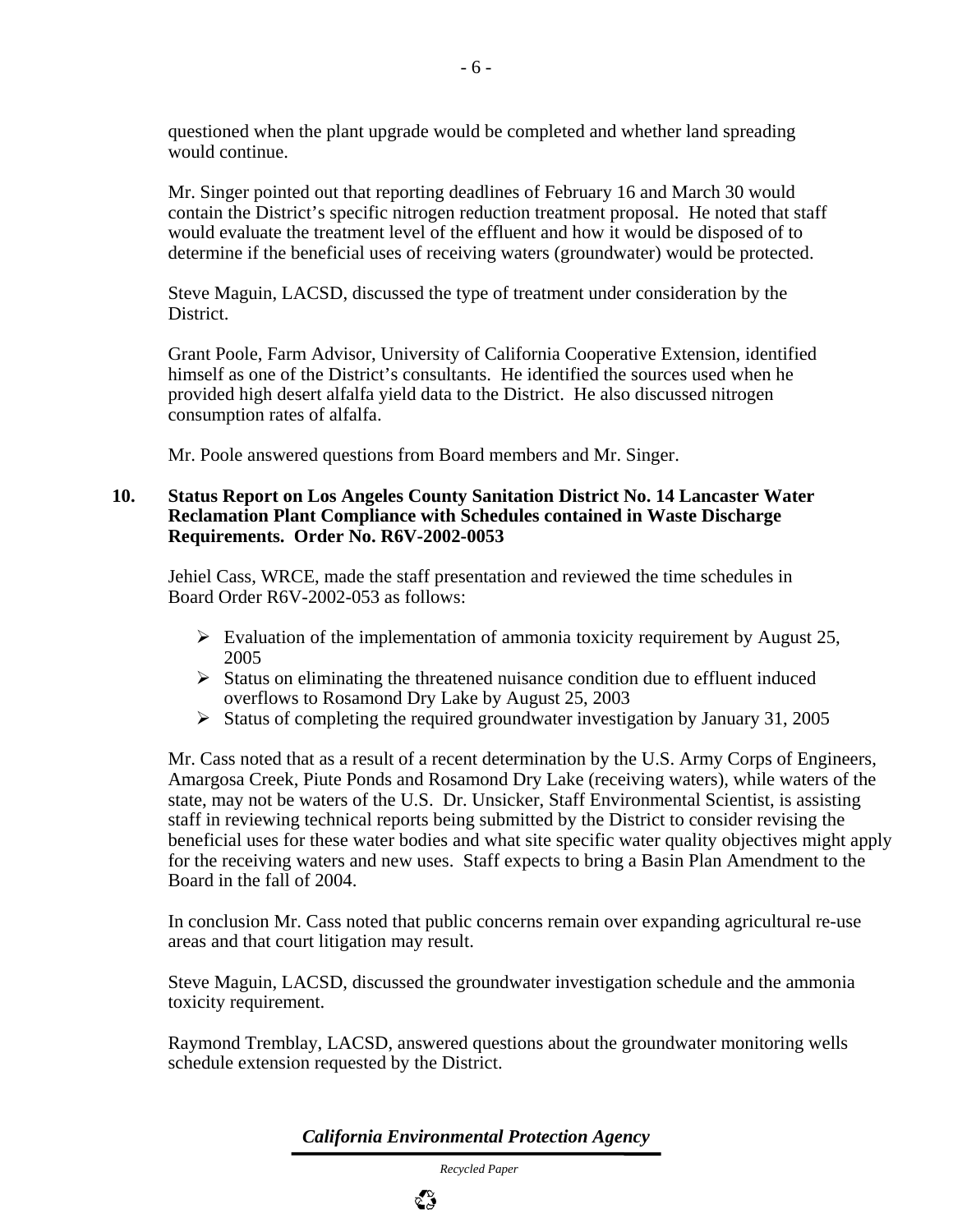Kathleen Burr, Los Angeles County Farm Bureau, stated her opposition to the District purchasing individual homes. The Farm Bureau suggested purchasing land near Nebeker Ranch as an interim plan. Ms. Burr asked the Board not to allow land spreading unless it can be guaranteed that no wells are in the vicinity.

John Goit, Vice President, Sundale Water District and east side resident, asked the Board why the District would wait until 2007 to construct winter storage ponds, since the nuisance problem at Rosamond Dry Lake must be eliminated by 2005. He noted that constructing the ponds now would make the purchase of additional land for land spreading unnecessary.

Barbara Firsick, East Lancaster Home and Land Owners Association, read a letter opposing the current proposed plan for District 14. She asked why the District is spending funds for additional land to dispose of effluent instead of tertiary treating all, not just a portion of it. She concluded by asking the Board to ban new sewer hook ups.

Lewis Trout, Friends of the Calico Early Man Site, discussed archaeological advances using sonar to locate subsurface features (wells) not readily discernible by surface surveys. He recommended staff discussions with the Regional Archaeologist at the Bureau of Land Management in Sacramento, Dr. William Dever, University of Arizona and the San Bernardino County Museum archaeology staff as well as Fred Budinger of Tetra Tech, who may be able to provide leads that have application for locating abandoned wells.

Ronald Ferrell, East Lancaster Home and Land Owners Association, told the Board he saw a water main on  $50<sup>th</sup>$  Street spraying water onto a field and soaking into the ground. He asked the District to recognize that tertiary treatment was the only practical solution in a valley that was short on water. He asked the Board to consider a sewer connection ban.

Mr. Singer pointed out that land spreading as described by Mr. Ferrell is allowed at the Palmdale Facility while upgrade proposals are being prepared and implemented.

Board discussion followed.

#### **12. Reports by Chair and Board Members**

Dr. Nebeker related the following:

- $\triangleright$  He is involved in a committee comprised mainly of University of California Farm Advisers around the state. Grant Poole is also a member. The committee is working on a guidance manual concerning the agricultural re-use of wastewater from sanitary agencies, canneries and dairies.
- $\triangleright$  He will meet with the Vice Chair of the Central Valley Regional Board to discuss better and more accurate regulations of the agricultural re-use of wastewater.
- $\triangleright$  He is involved in Senator Pete Knight's water policy group in Lancaster and Palmdale.

#### **11. Election of Chair and Vice-Chair for 2004**

• **Motion:** Moved by Jack Clarke and **unanimously carried** to elect Eric Sandel as Chair.